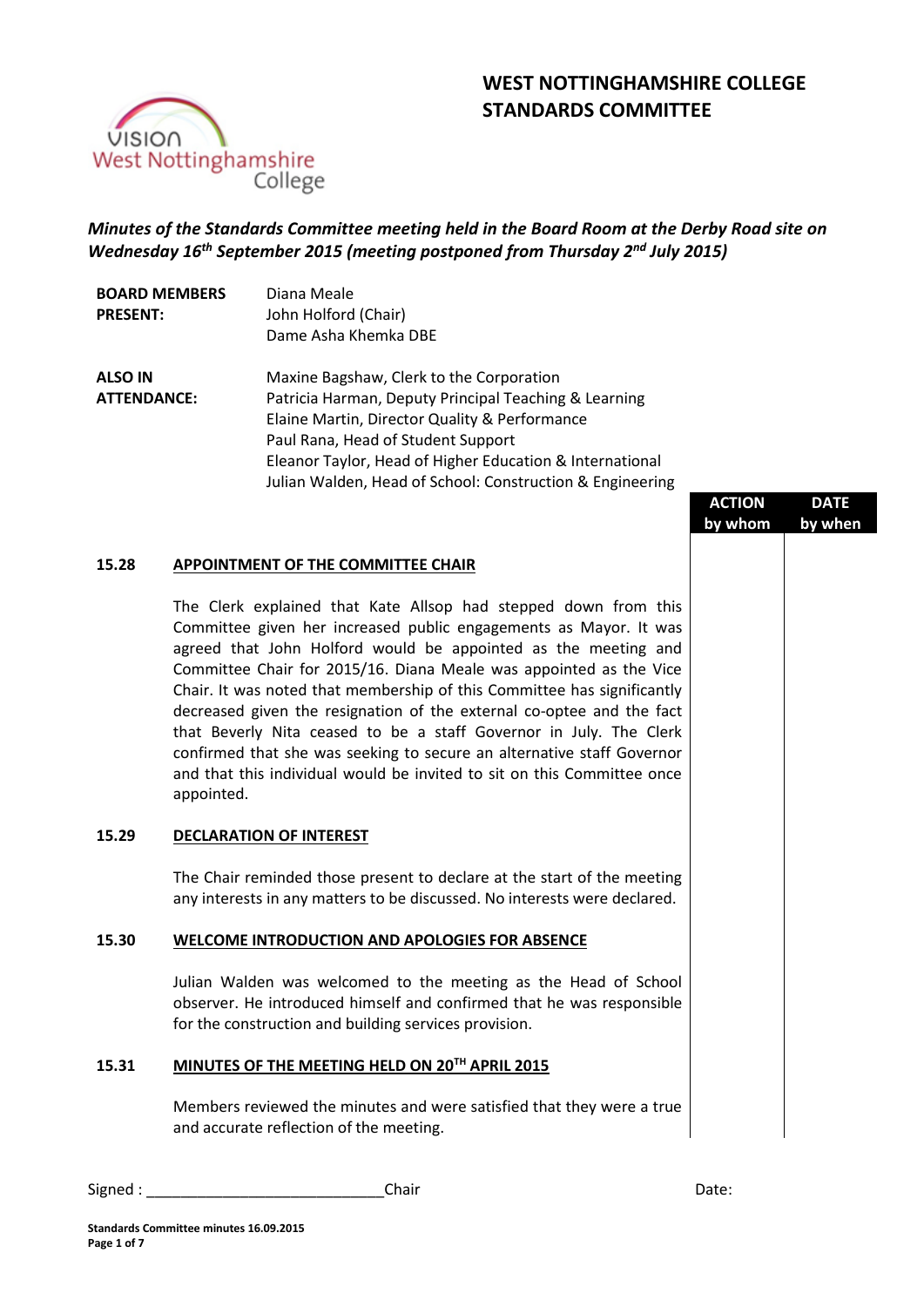|       |           | AGREED: to approve the contents of the minutes of the meeting held on<br>20 <sup>th</sup> April 2015.                                                                                                                                                                                                                                                                                                                                                                                                                                                | Chair     | 16.09.15  |
|-------|-----------|------------------------------------------------------------------------------------------------------------------------------------------------------------------------------------------------------------------------------------------------------------------------------------------------------------------------------------------------------------------------------------------------------------------------------------------------------------------------------------------------------------------------------------------------------|-----------|-----------|
|       |           | As a matter arising the Deputy Principal confirmed that an update on any<br>incidents relating to prevent would be provided at each of the College<br>Board meetings as part of the safeguarding and equality and diversity<br>exception report.                                                                                                                                                                                                                                                                                                     |           |           |
| 15.32 |           | <b>ACTION PROGRESS REPORT</b>                                                                                                                                                                                                                                                                                                                                                                                                                                                                                                                        |           |           |
|       | comments. | Members reviewed the table presented and agreed to note the                                                                                                                                                                                                                                                                                                                                                                                                                                                                                          |           |           |
|       |           | AGREED: to note the update provided.                                                                                                                                                                                                                                                                                                                                                                                                                                                                                                                 |           |           |
| 15.33 |           | <b>DEPUTY PRINCIPALS REPORT</b>                                                                                                                                                                                                                                                                                                                                                                                                                                                                                                                      |           |           |
|       |           | The Deputy Principal introduced her report and drew a number of key<br>matters to members' attention:                                                                                                                                                                                                                                                                                                                                                                                                                                                |           |           |
|       |           | 1) QAA HE review. She confirmed that the College had received the<br>draft report as indicated and were able to comment upon factual<br>accuracy. The outcome of the report is as summarised in section<br>2.2, in all four areas the College was found to meet UK<br>expectations.                                                                                                                                                                                                                                                                  |           |           |
|       | 2)        | School of learning re-alignment $-$ following a review of the<br>volume and focus of the curriculum areas 2 of the former schools<br>have been realigned. One of the new schools of learning has<br>been created which is English, Maths, Academic and Professional<br>Studies. It was explained that this recognises the fact that English<br>and Maths is such a high profile focus for both the College and<br>nationally. Three new Heads of school have been appointed and<br>are showing much promise with new ideas and a real<br>enthusiasm. |           |           |
|       | 3)        | Inspection framework $-$ it was acknowledged that this was<br>covered in detail at the June residential and as a consequence<br>the Committee agreed to simply note the information provided.                                                                                                                                                                                                                                                                                                                                                        |           |           |
|       |           | 4) Ofsted College inspection results - Ofsted have published the<br>results of College inspections from September 2014 to June<br>2015. The trend continues with fewer Colleges being graded<br>good or outstanding compared to the previous year. It was noted<br>that the full year end results for 2014/15 will be provided at the<br>next meeting.                                                                                                                                                                                               | <b>DP</b> | Sept 2015 |
|       | 5)        | Arts festival - all agreed that this was an incredibly successful<br>event.                                                                                                                                                                                                                                                                                                                                                                                                                                                                          |           |           |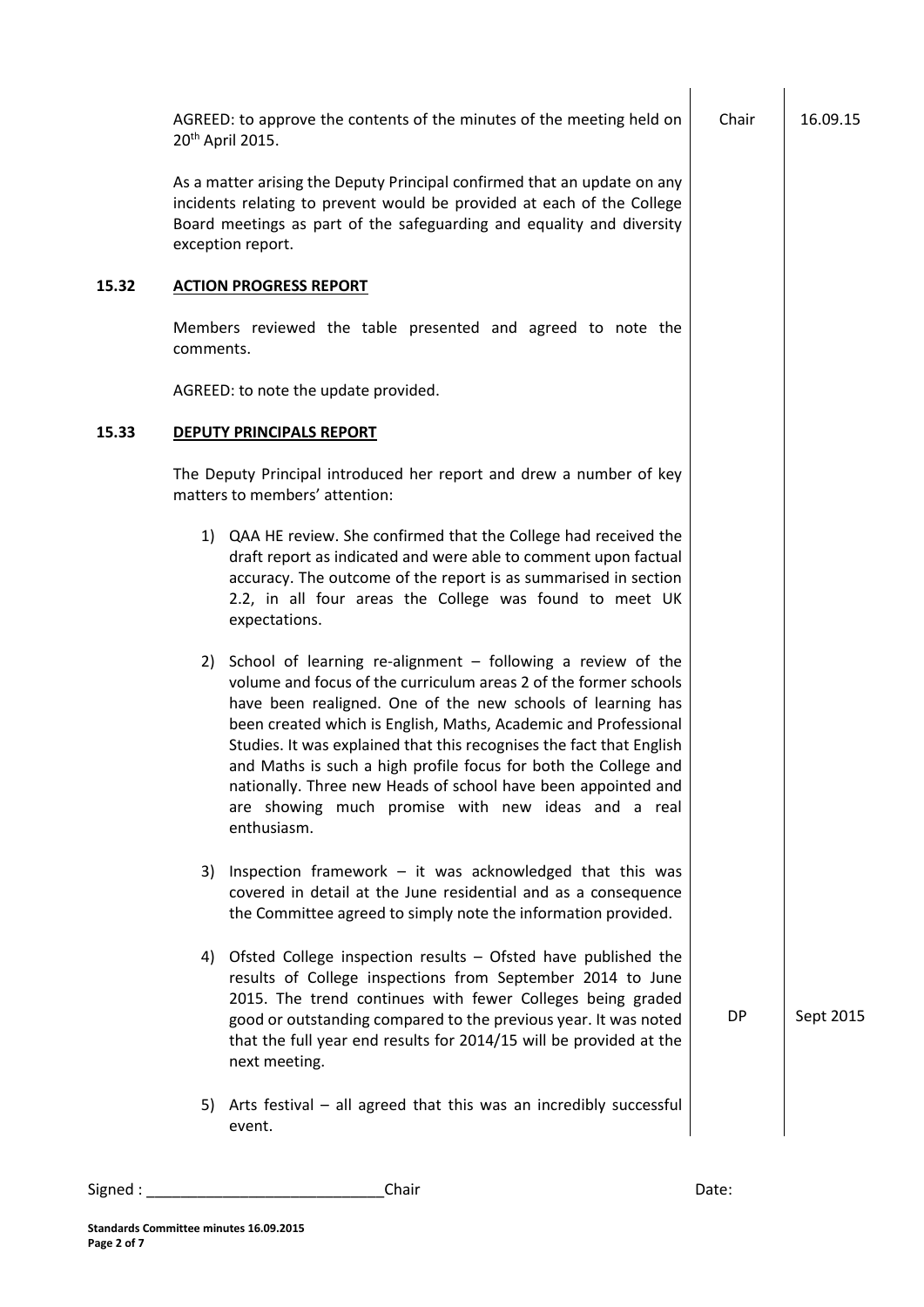6) Student competitions – it was noted that the College has four students in the UK finals which is an incredibly positive position. The Deputy Principal confirmed that the College planning now how best to support these students in the run up to and at the competitions.

AGREED: to note the update provided.

#### **15.34 TEACHING AND LEARNING REPORT**

Elaine Martin introduced this item and drew members' attention to the summary report on page 15. Key matters noted and discussed:

- College delivery 239 graded observations (excluding reobservations) have been completed to date by the internal observation team. Grade profile is 79% good or better, 17.1% requires improvement (grade 3) and 3.7% is inadequate (grade 4).
- 50 observations received a grade 3 or grade 4 to date. All grade 3 & 4 observations are subject to re-observation. To date 27 staff have received a re-observation, 19 (70.3%) staff have improved their grade profile whilst the grade profile remains the same for 8 (29.6%) of staff.
- In relation to off campus delivery there are 231 partner provider staff currently delivering learning to College learners. Of these 118 observations have been completed to date (excluding reobservations). The grade profile is 61.8% good or better, 31.3% requires improvement and 6.7% is inadequate. This is a 7.3% increase in good or better teaching in comparison to the same point in the prior year. 37 staff have received a re-observation and they have all improved their grade profile. Partners have cancelled 52 (30.5%) of planned observations.
- **CH/Q** The Committee discussed the number of cancelled partner observations and all agreed that it was incredibly disappointing and questioned what the College was doing to tackle this and improve the position. The suggestion was made to include a contractual requirement for partners to participate in observations with a financial impact for any failure. The Committee agreed that the College needs to continually monitor partner observations and very quickly assess why any cancellations take place. It was agreed that the Deputy Principal would speak directly to Sacha McCarthy on this and share the Committees concerns.

**Q**

The Committee questioned how the College follows on from grade 3 and 4 observations and re-observations. Assurance was given that the process does not continually 'go round and round' and that there is a very clear point in the procedures which would trigger capability issues.

DP Sept 2015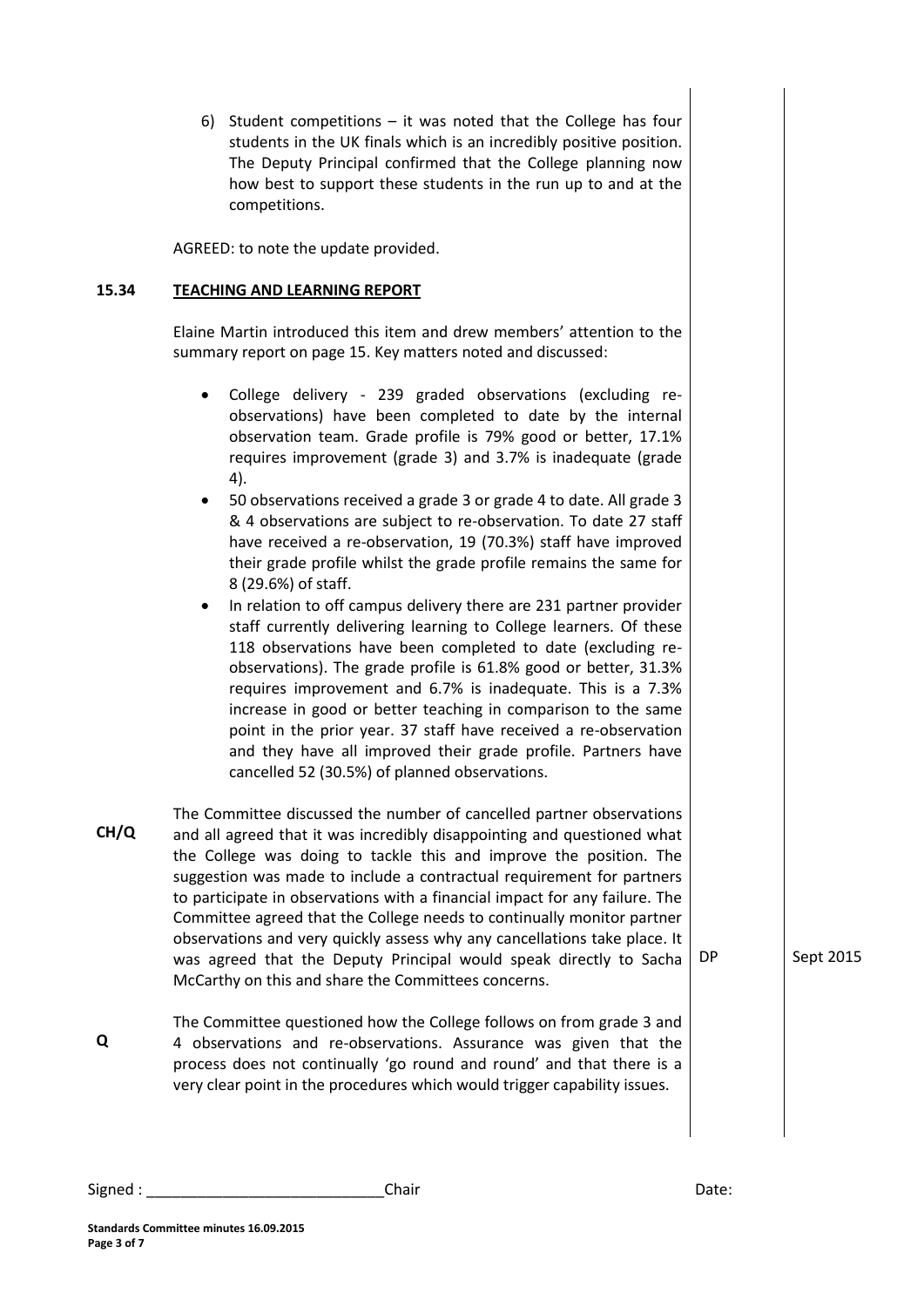**CH CH** The Committee agreed that it would be useful to see statistics regarding capability procedures, staff support and improvements at the next meeting. The Committee all agreed that the re-observation position and support required by partners is still not at the desired level and that this needs to be a focus for Sacha McCarthy and the quality team. The Committee felt that the percentage of grade 3 and 4s was high. Out of 239 graded observations for the College 50 were grade 3 or 4. For partners out of 118, 37 staff required re-observations. All agreed that these were concerning percentages and in particular the Committee questioned how the College could make partners comply with improvements required. It was acknowledged that the College does have the facility to impose financial penalties and that ultimately the sanction would be to cancel a contract. AGREED: to note the update provided. Elaine Martin October 2015 **15.35 QUALITY REPORT** Elaine Martin introduced this item and drew members' attention to the summary provided on page 27. In terms of headline information she explained that her report sets out retention on an in year basis and that this will be a significant contributor to the year end success rates. Members' attention was drawn to section 3 of the report which comments upon retention in significant detail. In relation to bullet point 3 on page 27 it was confirmed that for apprenticeship delivery, timely is not best reported in year and that this should only be analysed on a yearend basis. Members all agreed that the statistics provided within this bullet point were confusing as it was quite clear that this is not the final position and they supported the suggestion that timely success only be reported at yearend. Members' attention was drawn to section 5 of the report which summarises learner withdrawals. Appendix D shows the number of withdrawals by School of learning and reasons for withdrawal for fulltime learners. The pattern of reasons for withdrawals is similar to the prior year position but with increases relating to health/illness. There has been a reduction in the category of 'other' which means that the College is more accurately recording the reason for withdrawal. Curriculum reviews – 3 reviews were undertaken across the 27 curriculum areas. 5 reviews were carried out in the prior year. The reviews are a responsive situation and the HE review was undertaken on the basis of a differentiated agenda. The Committee were advised that an update on the QIP would be provided at the next meeting. Elaine Martin 1 st Oct. 2015

**Standards Committee minutes 16.09.2015**

**Page 4 of 7**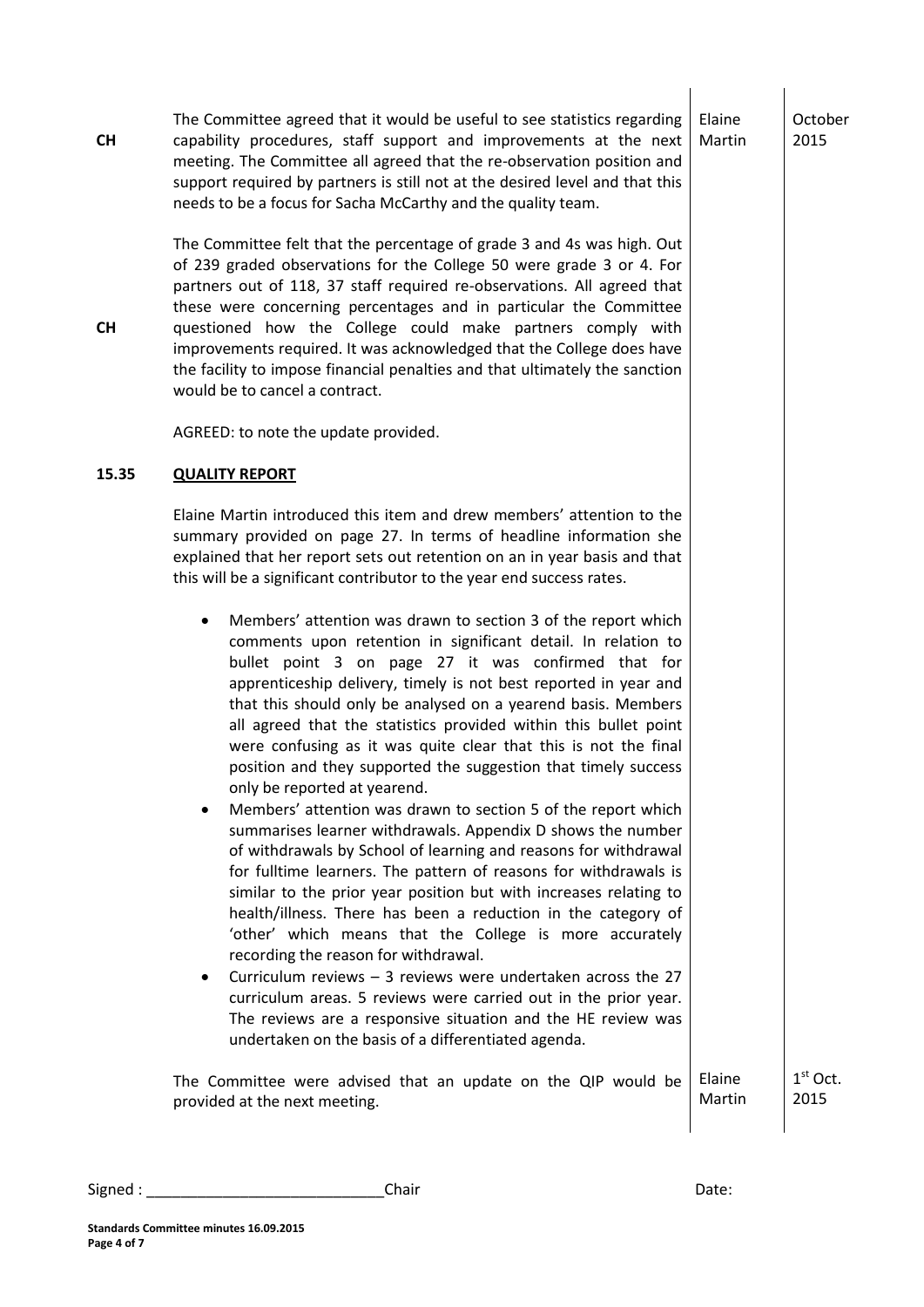| External verification/external examiner reports - the Committee<br>were advised that these continue to be very positive reports<br>Page 37 sets out areas<br>awarding<br>bodies.<br>from<br>to<br>address/improvements but assurance was given that there is<br>nothing of concern in the matters identified.<br>The Committee were advised that a full update on destinations<br>$\bullet$<br>would be provided at the next meeting.<br>QIP progress - the Committee were advised that the QIP<br>$\bullet$<br>outcomes will feed in to the self-assessment report which is<br>currently being produced. | Elaine<br>Martin                                                                                           | $1st$ Oct.<br>2015 |
|-----------------------------------------------------------------------------------------------------------------------------------------------------------------------------------------------------------------------------------------------------------------------------------------------------------------------------------------------------------------------------------------------------------------------------------------------------------------------------------------------------------------------------------------------------------------------------------------------------------|------------------------------------------------------------------------------------------------------------|--------------------|
|                                                                                                                                                                                                                                                                                                                                                                                                                                                                                                                                                                                                           |                                                                                                            |                    |
| Eleanor Taylor introduced this item and confirmed that the College has<br>now received the final QAA report and that the team are in the process                                                                                                                                                                                                                                                                                                                                                                                                                                                          |                                                                                                            |                    |
| Committee questioned where the result, 'meets expectations' sits within<br>the scale of outcomes. It was explained that the options following review<br>were: does not meet expectations, requires improvement, meets                                                                                                                                                                                                                                                                                                                                                                                     |                                                                                                            |                    |
| expectations and commendation. The Committee questioned how<br>common it is for an organisation to receive a commendation. It was<br>explained that this is not very common at all for colleges. The Committee<br>all agreed that it would be useful to have a copy of the final QAA report<br>available to all Governors on the portal.                                                                                                                                                                                                                                                                  | Clerk                                                                                                      | Sept. 2015         |
| The Committee were advised that the review process is likely to change<br>over the next 2 years but that at this stage the strongest driver for<br>change is not known and as a consequence the College can't forecast<br>what the new criteria will be. It was explained that QAA applies to all<br>organisations delivering HE, whereas its predecessor IQER specifically<br>related to FE organisations delivering HE.                                                                                                                                                                                 |                                                                                                            |                    |
| AGREED: to note the update provided.                                                                                                                                                                                                                                                                                                                                                                                                                                                                                                                                                                      |                                                                                                            |                    |
| <b>LEARNER VOICE</b>                                                                                                                                                                                                                                                                                                                                                                                                                                                                                                                                                                                      |                                                                                                            |                    |
| Paul Rana introduced this item and drew members attention to his<br>summary report. Key items noted:                                                                                                                                                                                                                                                                                                                                                                                                                                                                                                      |                                                                                                            |                    |
| The QDP exit survey will be presented at the next meeting.<br>٠<br>The total number of complaints logged has risen from 100 in the<br>٠<br>previous year to 130 this year. Most of the increase is accounted<br>for with a signal technical issue related to the new way to pay<br>system.<br>Refined restaurant continues to deliver service excellence with<br>39 positive reviews out of 39 responses on Trip Advisor.<br>A new President has been elected for the Students' Union, he is<br>Nick Golub a level 3 Travel and Tourism student.                                                          | Paul Rana                                                                                                  | $1st$ Oct.<br>2015 |
|                                                                                                                                                                                                                                                                                                                                                                                                                                                                                                                                                                                                           | AGREED: to note the update provided.<br>HE<br>of planning actions to address any recommendations made. The |                    |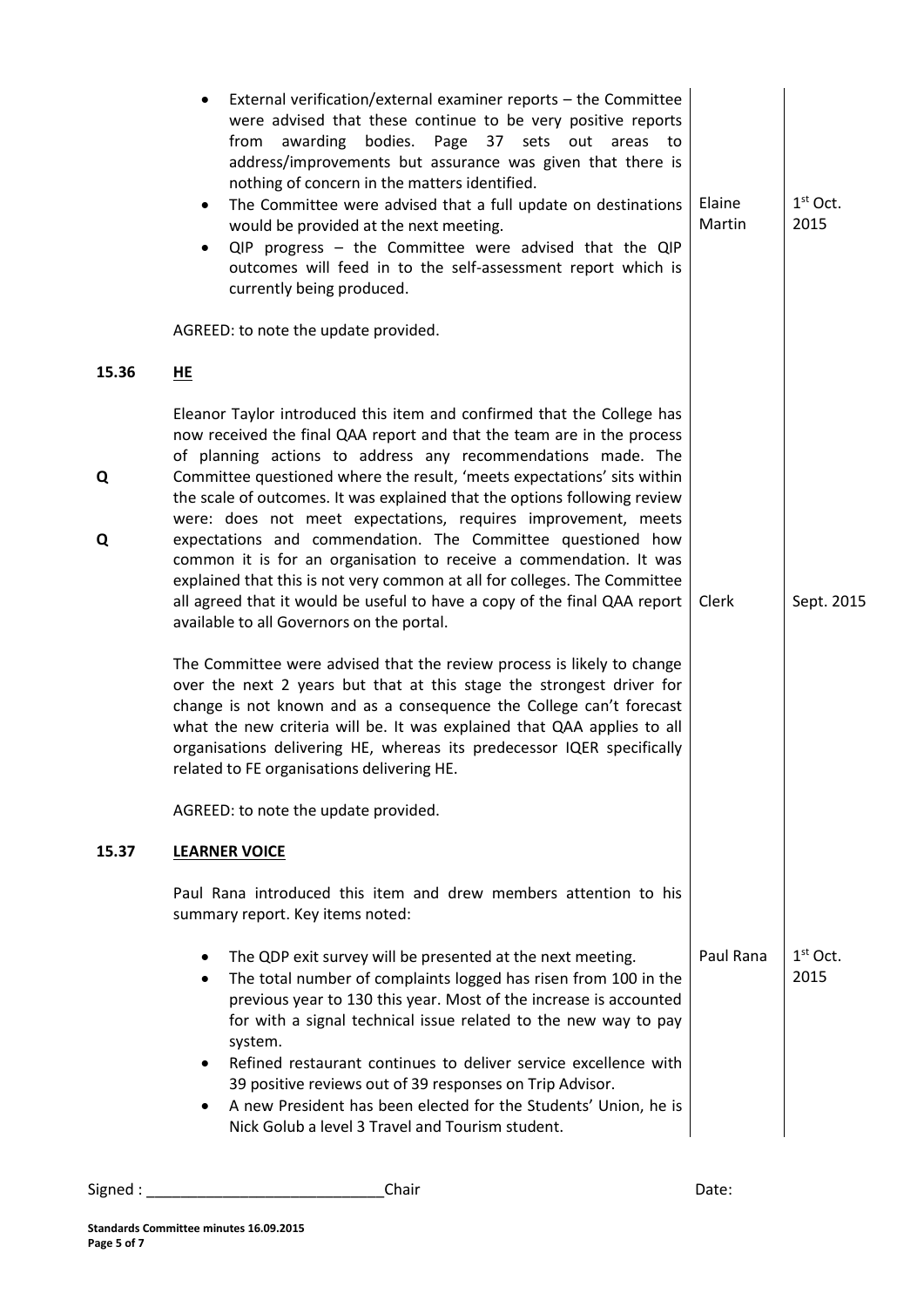|           | He is also one of the Board's new student Governors.<br>Learner voice themes continue to be enhanced with a particular<br>focus on e-safety, bullying, prevent and core British values.                                                                                                                                                                                                                                                                                                                                                                                                                                                                                                                                                                |           |                    |
|-----------|--------------------------------------------------------------------------------------------------------------------------------------------------------------------------------------------------------------------------------------------------------------------------------------------------------------------------------------------------------------------------------------------------------------------------------------------------------------------------------------------------------------------------------------------------------------------------------------------------------------------------------------------------------------------------------------------------------------------------------------------------------|-----------|--------------------|
| <b>CH</b> | Members reviewed the complaint statistics on page 65 and noted that<br>there were more female than male complaints and questioned whether<br>this is because of the gender split of students in College generally. It was<br>acknowledged that this is not the case and it is believed that there were<br>some particular difficulties with courses during the year where there<br>were predominantly more female students than male. The Committee<br>questioned and challenged the senior team to investigate whether there<br>is something in particular that is influencing/disadvantaging females. It<br>was agreed that Paul Rana would review the statistics in more detail and<br>undertake and analysis with a report back to this Committee. | Paul Rana | Oct. 2015          |
|           | AGREED: to note the update provided.                                                                                                                                                                                                                                                                                                                                                                                                                                                                                                                                                                                                                                                                                                                   |           |                    |
| 15.38     | <b>SAFEGUARDING UPDATE</b>                                                                                                                                                                                                                                                                                                                                                                                                                                                                                                                                                                                                                                                                                                                             |           |                    |
|           | The Deputy Principal introduced this item and confirmed that 365<br>potentially at risk students have been identified in 14/15 within the<br>categories of not in parental accommodation, looked after children/care<br>leaver, young carer, young parent, and those with criminal convictions,<br>cautions, reprimands and warnings. This equates to 736 enrolments as<br>students enrolled to multiple qualification aims. It was confirmed that<br>these statistics are fairly similar to the prior year position and are<br>predominantly 16-18 year olds.                                                                                                                                                                                         |           |                    |
|           | The Committee were advised that in 15/16 the College has already<br>identified 280 students who are potentially at risk vulnerable students<br>and it is likely that this figure will increase further. It was explained that<br>students vary significantly in terms of the risk and the level of support<br>required and that each is provided with a bespoke support package. The<br>Committee indicated that at a future meeting they would like more<br>detail about the levels of risk and what the College does to support<br>students.                                                                                                                                                                                                         | DP        | 2015               |
|           | In general terms it was confirmed that the College does a lot of<br>important and critical work and that the trend in recent years has seen<br>an increasing demand in terms of safeguarding and support needs.                                                                                                                                                                                                                                                                                                                                                                                                                                                                                                                                        |           |                    |
|           | The Deputy Principal confirmed that radicalisation and extremism is a<br>high priority focus for the College and that a lot of good progress has<br>been made with plans in place to continually train.                                                                                                                                                                                                                                                                                                                                                                                                                                                                                                                                                |           |                    |
|           | In terms of the safeguarding incidents all agreed that it was more<br>important that the Committee and the College ensure that it is<br>responding promptly to incidents rather than focusing on the number of<br>incidents. The Deputy Principal confirmed that the safeguarding<br>development plan for 2015/16 will be presented at the next meeting.                                                                                                                                                                                                                                                                                                                                                                                               | DP        | $1st$ Oct.<br>2015 |